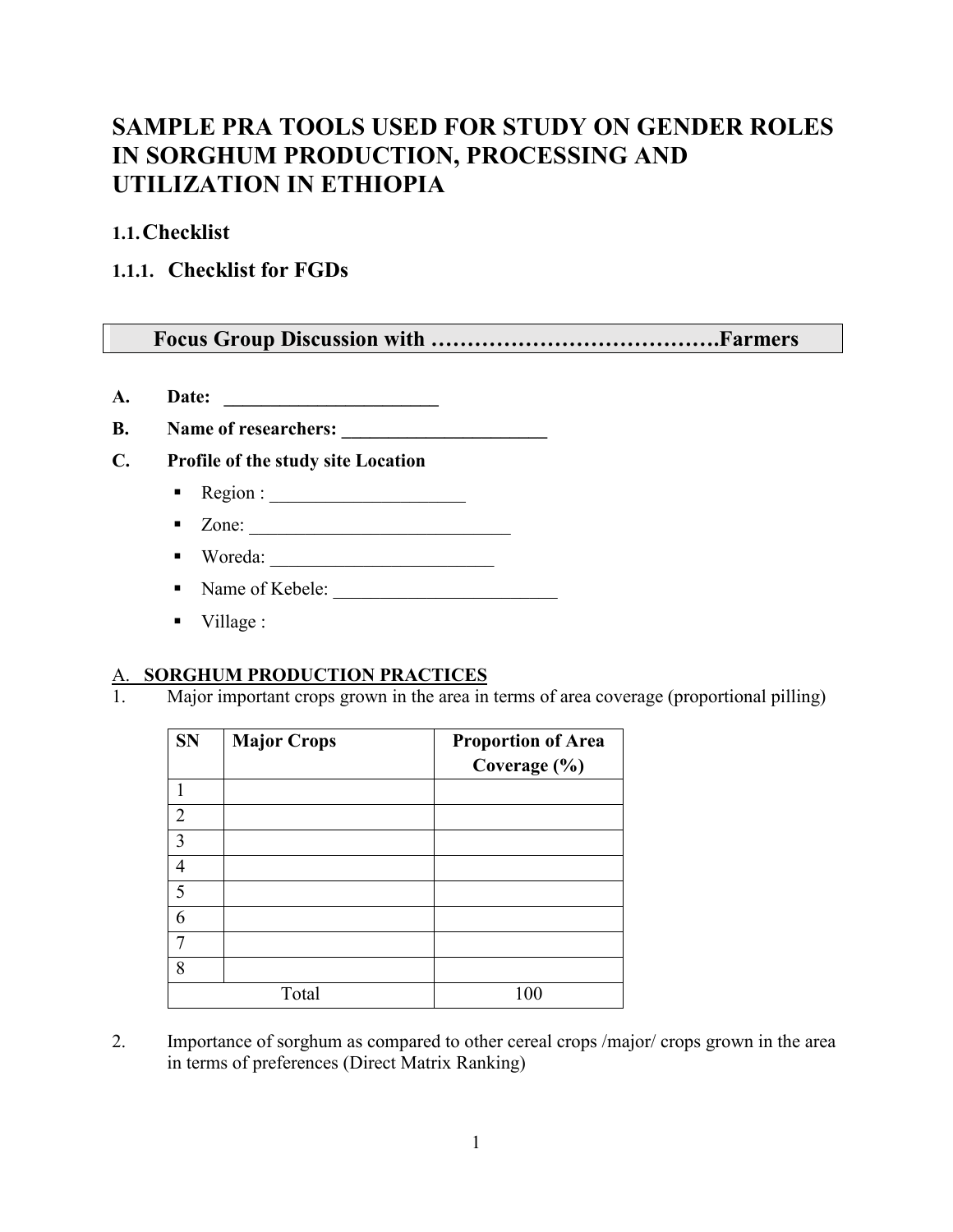| <b>Trait</b>               | Sorghum | <b>Maize</b> | <b>Beans</b> |  |
|----------------------------|---------|--------------|--------------|--|
| Yeild                      |         |              |              |  |
| <b>Budena Quality</b>      |         |              |              |  |
| <b>Bread Quality</b>       |         |              |              |  |
| Gonfo/Porridge             |         |              |              |  |
| <b>Market Price</b>        |         |              |              |  |
| Feed                       |         |              |              |  |
| Construction               |         |              |              |  |
| Fuel                       |         |              |              |  |
| <b>Consistent Maturity</b> |         |              |              |  |
| Early Maturity             |         |              |              |  |
| Disease Resistance         |         |              |              |  |
| Drought Resistance         |         |              |              |  |
| Low Input/Cost             |         |              |              |  |

- 3. Different uses of sorghum (food, feed, construction……..)
- 4. Trends of sorghum production in the area for the last 10 years (Trend analysis), (if increasing or decreasing please explain)

| Year  |      |      |      |      |      |       |      |      |      |  |
|-------|------|------|------|------|------|-------|------|------|------|--|
| 2000  | 2001 | 2002 | 2003 | 2004 | 2005 | 20006 | 2007 | 2008 | 2009 |  |
|       |      |      |      |      |      |       |      |      |      |  |
| Yield |      |      |      |      |      |       |      |      |      |  |

Hst-Highest (>3Quintals/Qindi), H-High (2-3 Quintals/Qindi-Local Unit), M-Medium (1- 2Quintals/Qindi), L-Lowest (<1Quintal/Qindi)

5. Is intercropping of sorghum common in the area (proportional pilling)

| <b>Intercrop 1</b> |                    |  |  |  |  |  |
|--------------------|--------------------|--|--|--|--|--|
|                    | Sorghum            |  |  |  |  |  |
|                    |                    |  |  |  |  |  |
| $\frac{0}{0}$      |                    |  |  |  |  |  |
|                    | <b>Intercrop 2</b> |  |  |  |  |  |
|                    | Sorghum            |  |  |  |  |  |
|                    |                    |  |  |  |  |  |
| 0/                 |                    |  |  |  |  |  |

6. Types /list/ of sorghum varieties and its preferences / importance for different purposes / traits (Direct matrix)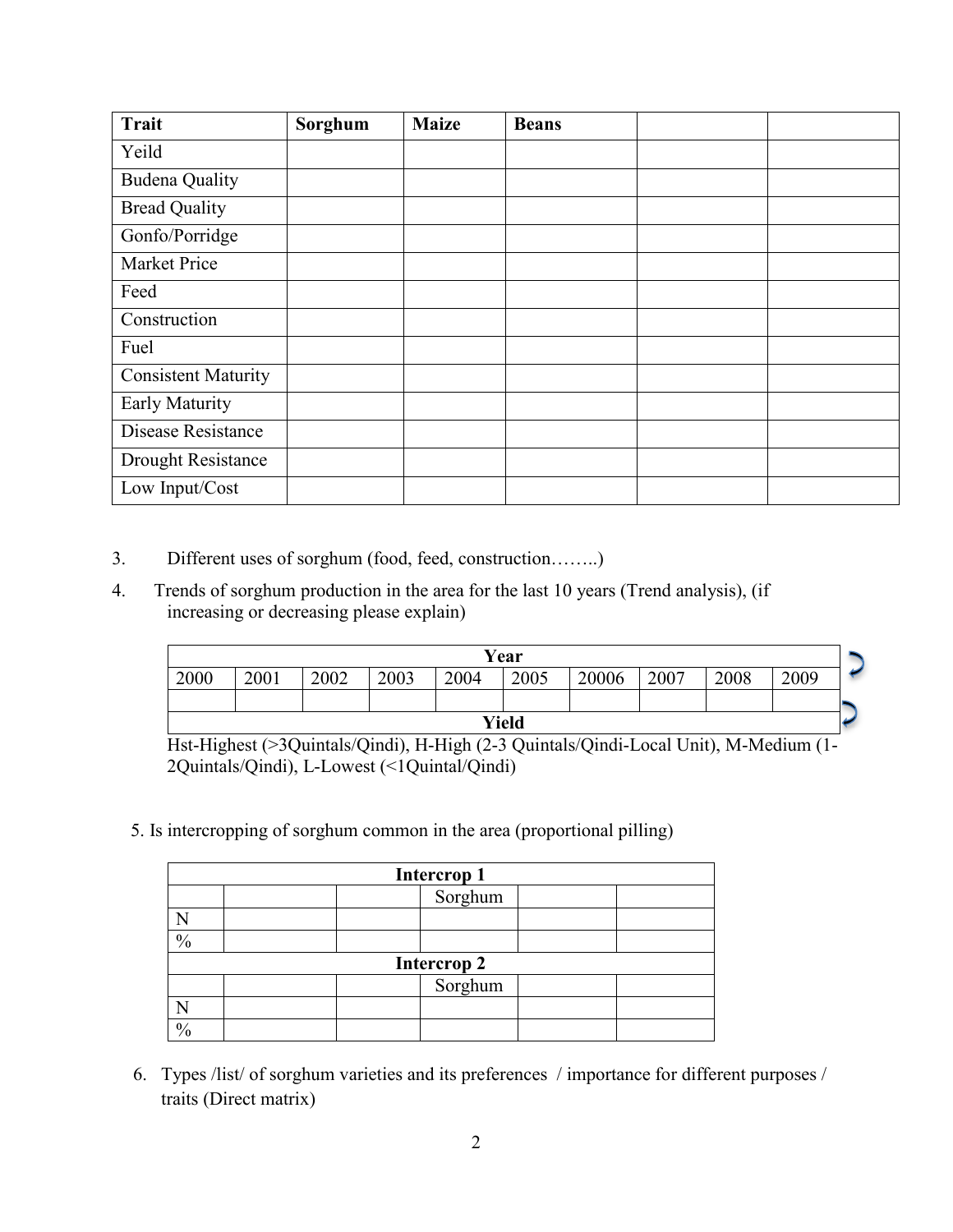| <b>Trait</b>               |  |  |
|----------------------------|--|--|
| Yeild                      |  |  |
| <b>Budena Quality</b>      |  |  |
| <b>Bread Quality</b>       |  |  |
| Gonfo/Porridge             |  |  |
| <b>Market Price</b>        |  |  |
| Feed                       |  |  |
| Construction               |  |  |
| Fuel                       |  |  |
| <b>Consistent Maturity</b> |  |  |
| Early Maturity             |  |  |
| Disease Resistance         |  |  |
| Drought Resistance         |  |  |
| Low Input/Cost             |  |  |

#### 6. Sources of improved seed

7. USE OF DIFFERENT INPUTS FOR SORGUM PRODUCTION

 $\mathcal{L}_\mathcal{L}$ 

- Planting method (broadcast, row planting)
- Use of fertilizer and chemical for sorghum production
- Types of farm tools used for different chain of practices, (for land preparation, planting, weeding, harvesting, threshing, transporting)

\_\_\_\_\_\_\_\_\_\_\_\_\_\_\_\_\_\_\_\_\_\_\_\_\_\_\_\_\_\_\_\_\_\_\_\_\_\_\_\_\_\_\_\_\_\_\_\_\_\_\_\_\_\_\_\_\_\_

#### **B. Processing and Utilization**

- 8. Processing and Utilization
- Milling method:
- Storage method: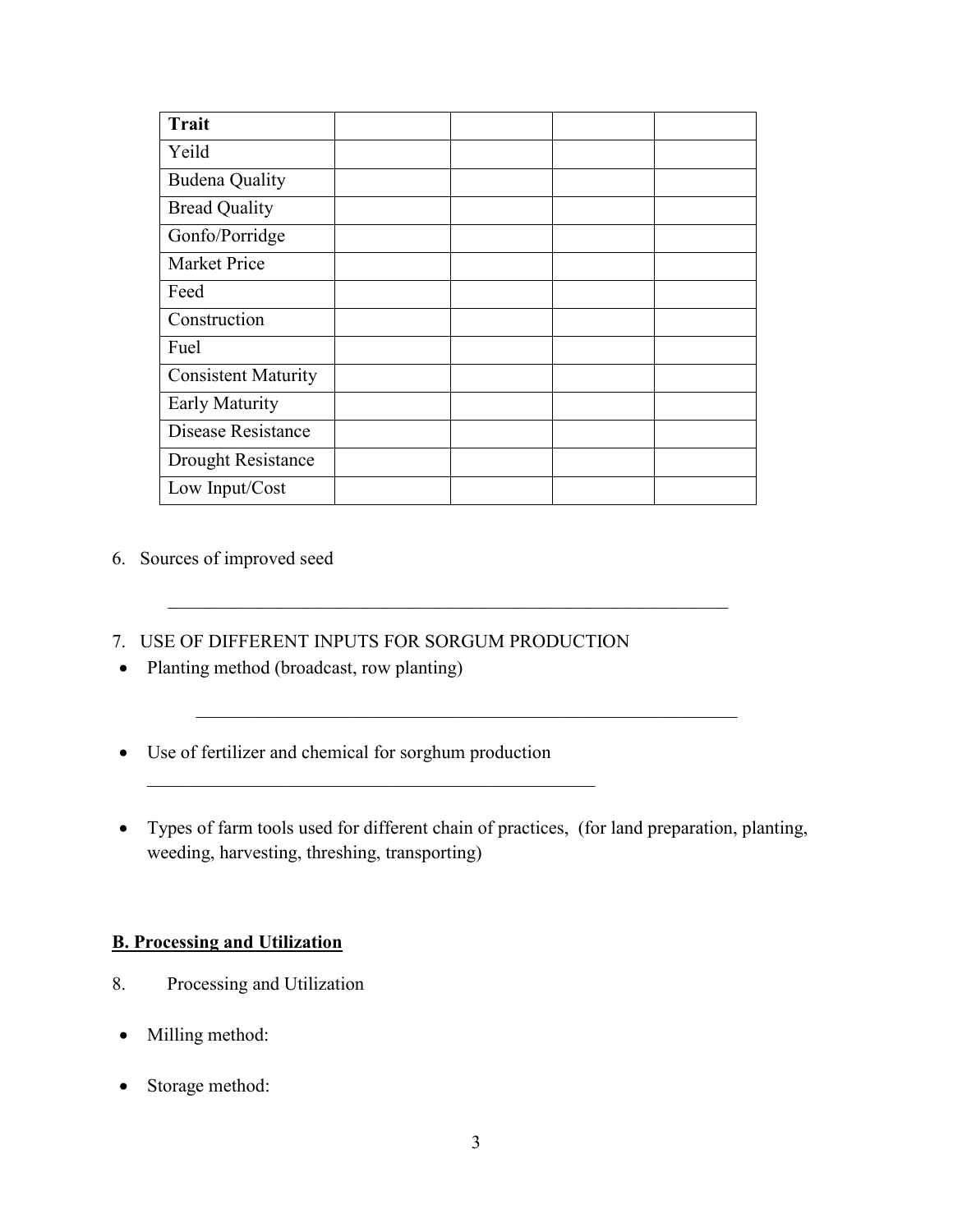• Any newly introduced food preparation method (if any who introduced and how is it accepted)?

#### **C. MARKETING**

**MARKETING** 

 $\triangleright$  Availability of sorghum produce for household consumption over the year

| <b>Months</b> |     |     |     |     |     |                     |     |     |     |     |     |
|---------------|-----|-----|-----|-----|-----|---------------------|-----|-----|-----|-----|-----|
| Jan           | Feb | Mar | Apr | May | Jun | $\mathbf{r}$<br>Jul | Aug | Sep | Oct | Nov | Dec |
|               |     |     |     |     |     |                     |     |     |     |     |     |

## **Availability of Sorghum Produce for Home Consumption**

*Hst-Highest, H-High (……Quintals/Qindi-Local Unit), M-Medium, L-Lowest, N-Negligible*

 $\triangleright$  Variation of sorghum price over the year

| <b>Months</b>                             |     |     |     |     |     |     |     |     |     |            |            |
|-------------------------------------------|-----|-----|-----|-----|-----|-----|-----|-----|-----|------------|------------|
| Jan                                       | Feb | Mar | Apr | May | Jun | Jul | Aug | Sep | Oct | <b>Nov</b> | <b>Jec</b> |
|                                           |     |     |     |     |     |     |     |     |     |            |            |
| <b>Price of Sorghum Produce (ETB/Qtl)</b> |     |     |     |     |     |     |     |     |     |            |            |

NS-Not Selling (Uncommon)

#### **D.EXTENSION SERVICES**

#### 11. EXTENSION SERVICES

- > Main Sources of Information for improved seed,
- $\triangleright$  Training on sorghum production:
- Attending demonstration: \_\_\_\_\_\_\_\_\_\_\_\_\_\_\_\_\_\_\_\_\_\_\_\_\_\_\_\_\_
- $\triangleright$  Attending field days:
- $\triangleright$  Field visit of agricultural extension workers:
- $\triangleright$  Farmer to farmer exchange of information:
- 12. Is there any business or community advisory services?
- 13. What type of extension service do you require for your sorghum production?
- 14. Access to and control over resources by different household members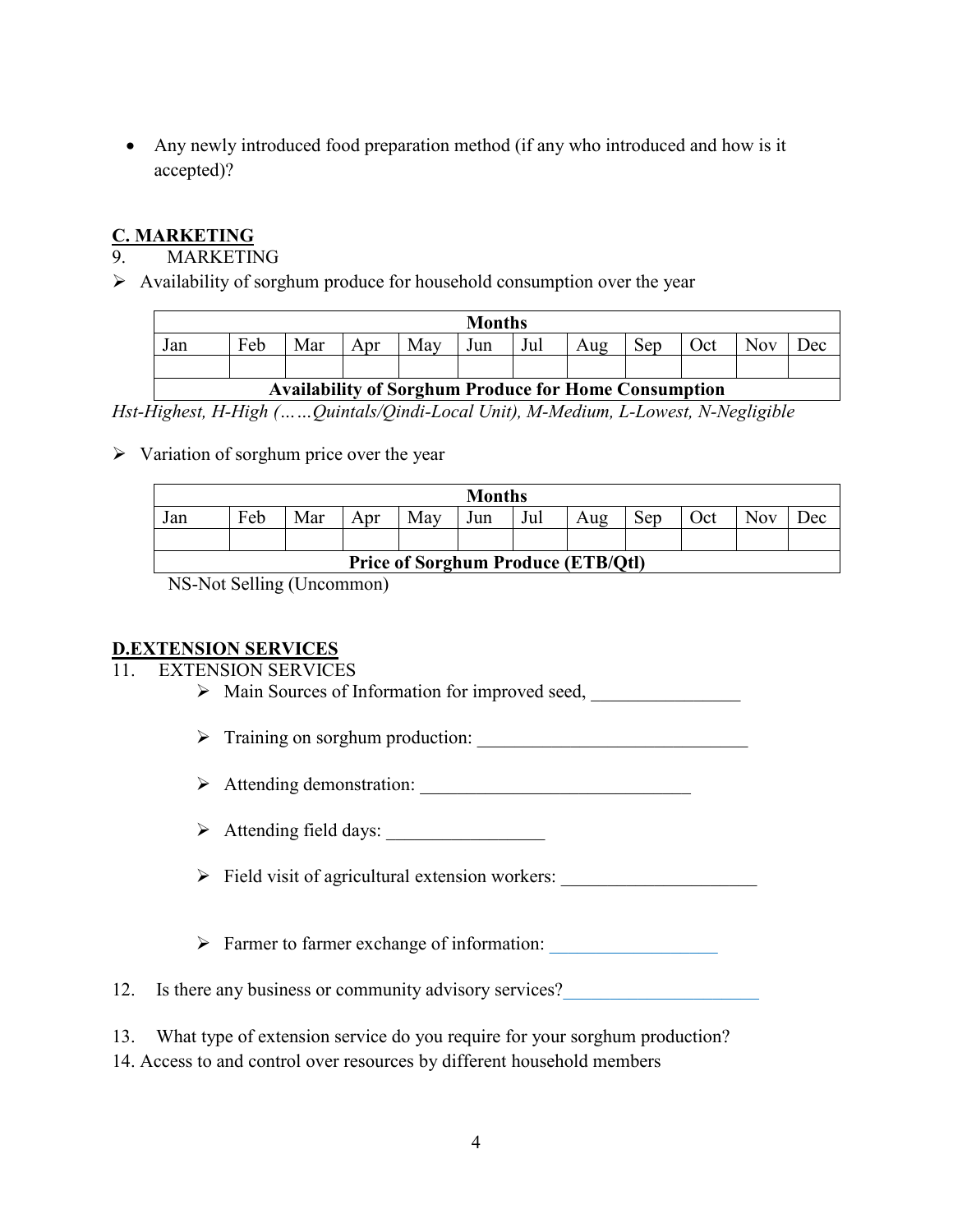| Types of resources           | Access to |     | Control over |     |
|------------------------------|-----------|-----|--------------|-----|
|                              | women     | men | women        | men |
| <b>Extension</b> education   |           |     |              |     |
| Use Improved Sorghum variety |           |     |              |     |
| Use of fertilizer            |           |     |              |     |
| Use of income from sorghum   |           |     |              |     |
| Others                       |           |     |              |     |

#### **E. DIVISION OF LABOUR**

15. Labour contribution

Roles and responsibilities of household members (Gender based labour contribution) to sorghum production (activity profile)

| No.          | <b>Productive Activities</b>    | Women | <b>Girls</b> | Men | <b>Boys</b> |
|--------------|---------------------------------|-------|--------------|-----|-------------|
| $\mathbf{1}$ | Major crop production           |       |              |     |             |
| 1.1          | Land preparation                |       |              |     |             |
|              | Plowing using oxen              |       |              |     |             |
|              | Digging using hand hoe          |       |              |     |             |
| 1.2          | Sowing                          |       |              |     |             |
| 1.3          | Weeding                         |       |              |     |             |
| 1.4          | Applying pesticides             |       |              |     |             |
| 1.5          | Applying fertilizers            |       |              |     |             |
| 1.6          | Bird-scaring                    |       |              |     |             |
| 1.7          | Harvesting                      |       |              |     |             |
| 1.8          | Transporting harvest from field |       |              |     |             |
| 1.9          | Threshing                       |       |              |     |             |
| 1.10         | Winnowing                       |       |              |     |             |
| 1.11         | Marketing                       |       |              |     |             |

| No   | <b>Reproductive work</b> | Women | <b>Girls</b> | Men | Boys |
|------|--------------------------|-------|--------------|-----|------|
| 2. l | Food Preparation         |       |              |     |      |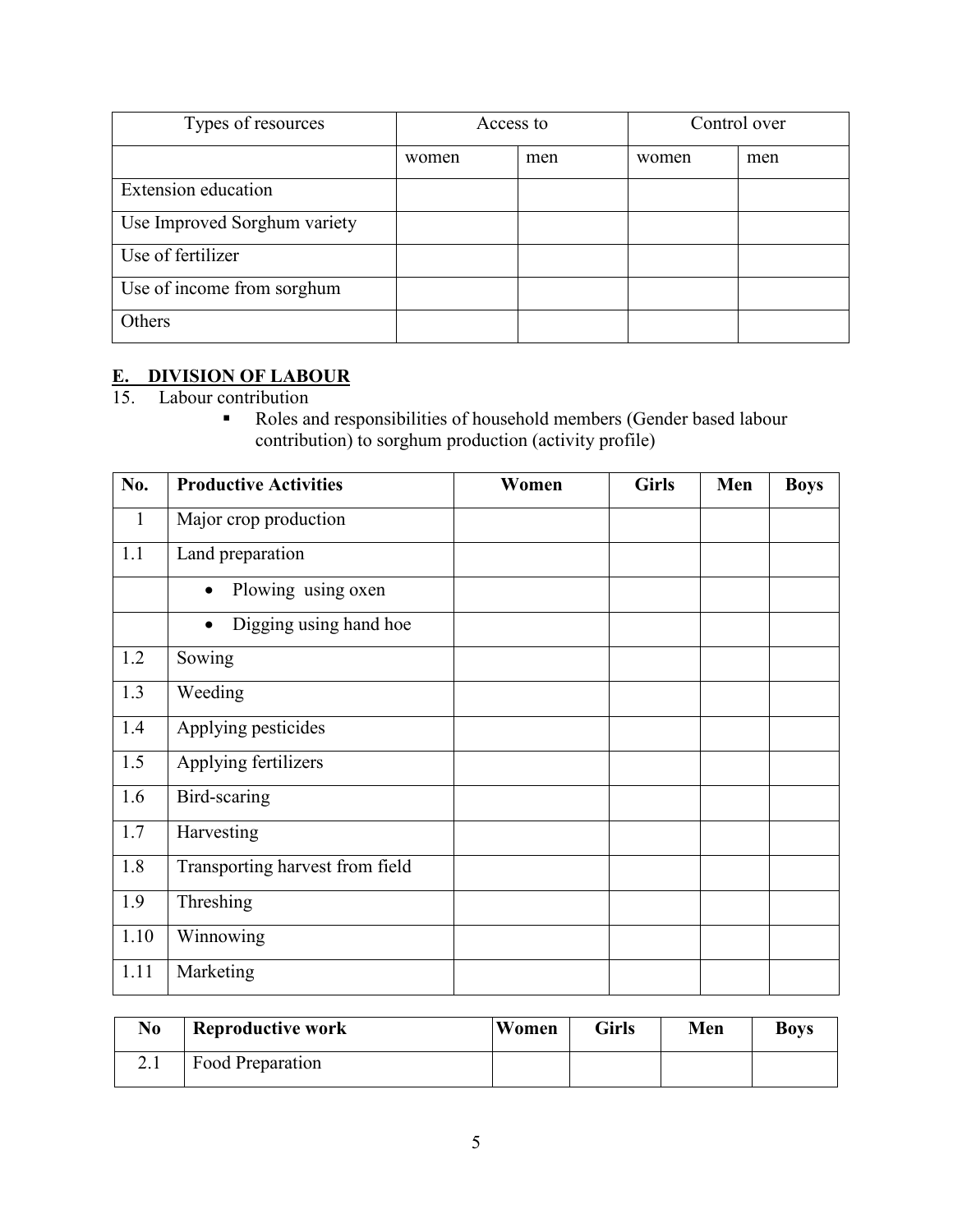| 2.2            | Washing utensils                                        |  |  |
|----------------|---------------------------------------------------------|--|--|
| 2.3            | <b>Washing clothes</b>                                  |  |  |
| 2.4            | Childbearing and child rearing                          |  |  |
| 2.5            | Cleaning house, etc                                     |  |  |
| 2.6            | Building and maintenance of                             |  |  |
|                | houses/fences                                           |  |  |
| 2.8            | Fetching water                                          |  |  |
| 2.9            | Collecting fuel                                         |  |  |
|                | Collecting fuel wood                                    |  |  |
|                | Collecting animal dung                                  |  |  |
|                |                                                         |  |  |
| $\overline{3}$ | <b>Community Activities</b>                             |  |  |
| 3.1            | Management/maintenance of water                         |  |  |
|                | sources                                                 |  |  |
|                | Water Committee meetings<br>$\bullet$                   |  |  |
|                | Cleaning water source                                   |  |  |
| 3.2            | Care for old/sick persons                               |  |  |
| 3.3            | Working/participating in events such                    |  |  |
|                | as:                                                     |  |  |
|                | Weddings                                                |  |  |
|                | Funerals                                                |  |  |
| 3.4            | Involvement in Village meetings                         |  |  |
| 3.5            | Involvement in public works (                           |  |  |
| 3.6            | government)<br>Involvement in NGO projects              |  |  |
| 10.8           | Involvement in political activities                     |  |  |
| 10.9           | Membership in community                                 |  |  |
|                | organizations                                           |  |  |
| 10.10          | Involvement in leadership of<br>community organizations |  |  |
|                |                                                         |  |  |
|                |                                                         |  |  |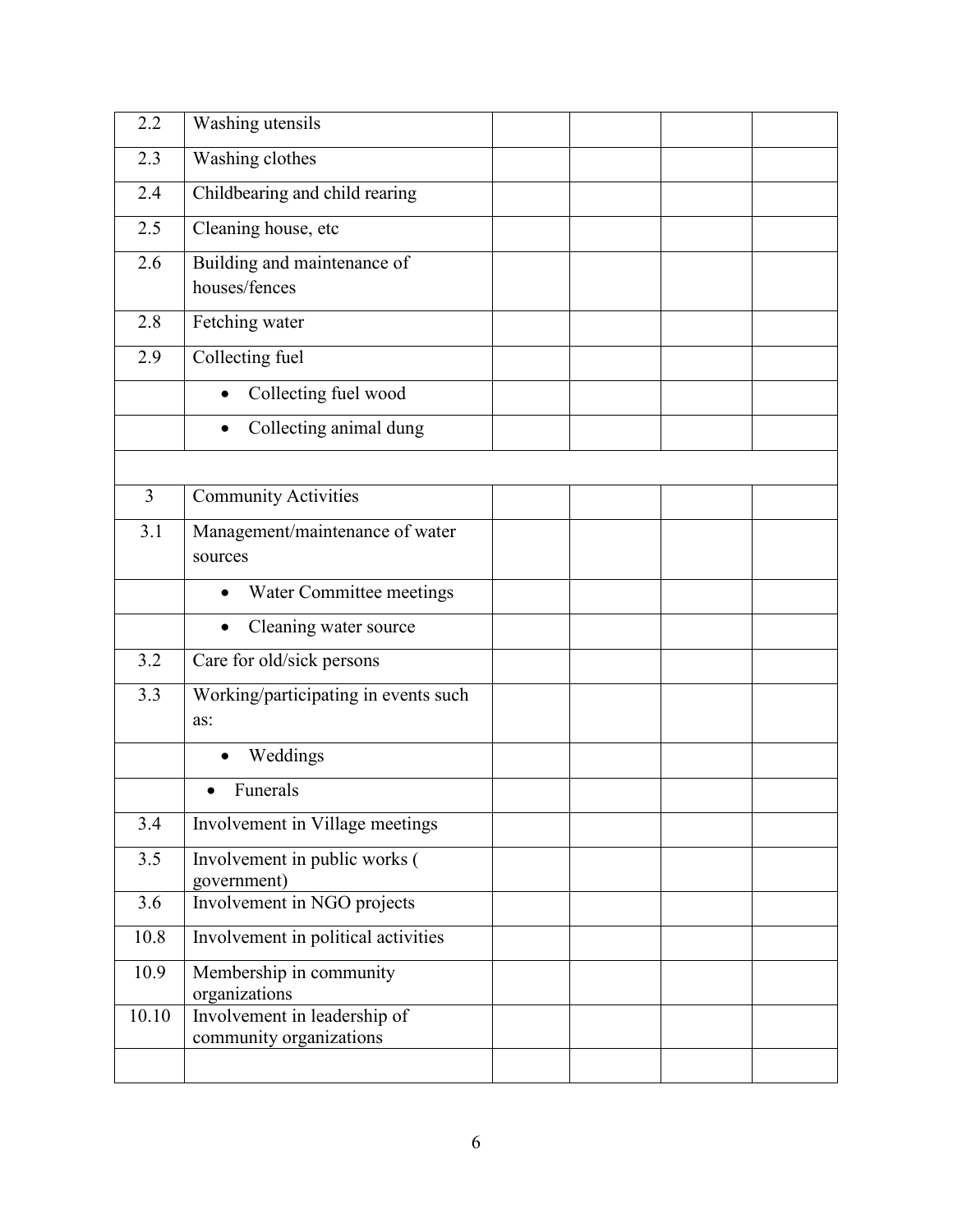## **F. DECISION MAKING**

16. Differentiated decision making pattern in sorghum production (DECISION MAKING)

| <b>DECISION</b>          | <b>WOMEN</b> | <b>MEN</b> | <b>JOINTLY</b> |
|--------------------------|--------------|------------|----------------|
| Sale of Sorghum Products |              |            |                |
| Give Away To             |              |            |                |
|                          |              |            |                |
|                          |              |            |                |
|                          |              |            |                |

## **G. Copping Strategy during Shortage of Food**

17. How do you overcome food shortage (if any)? other sources of income:

### **H. CREDIT**

18. Credit availability and types of credit:

#### **I. CONSTRAINTS OF SORGHUM PRODUCTION, IN TERMS OF PRODUCTION, STORAGE, UTILIZATION AND MARKETING**

19. Major problems of sorghum production for women and men (PAIRWISE RANKING)

| 2.IS | 3.F  | 4. SF | <b>SUM</b> | <b>RANK</b> |
|------|------|-------|------------|-------------|
|      |      |       |            |             |
|      |      |       |            |             |
|      |      |       |            |             |
|      |      |       |            |             |
|      |      |       |            |             |
|      |      |       |            |             |
|      |      |       |            |             |
|      |      |       |            |             |
|      |      |       |            |             |
|      | 1. D |       |            |             |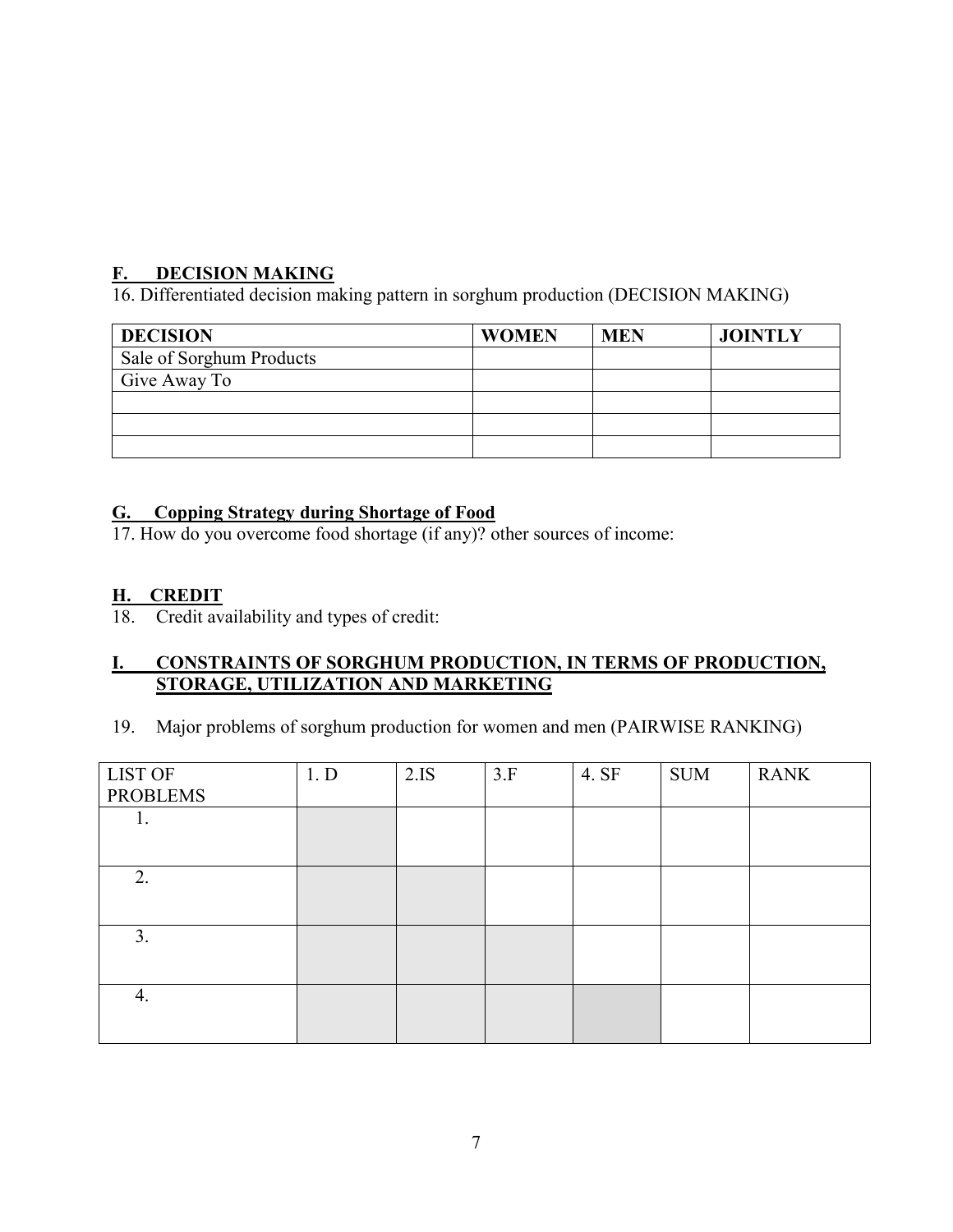20. Any story /observation/ on cultural, traditional taboos, norms or values that keeps women as a subordinate family member or vice versa?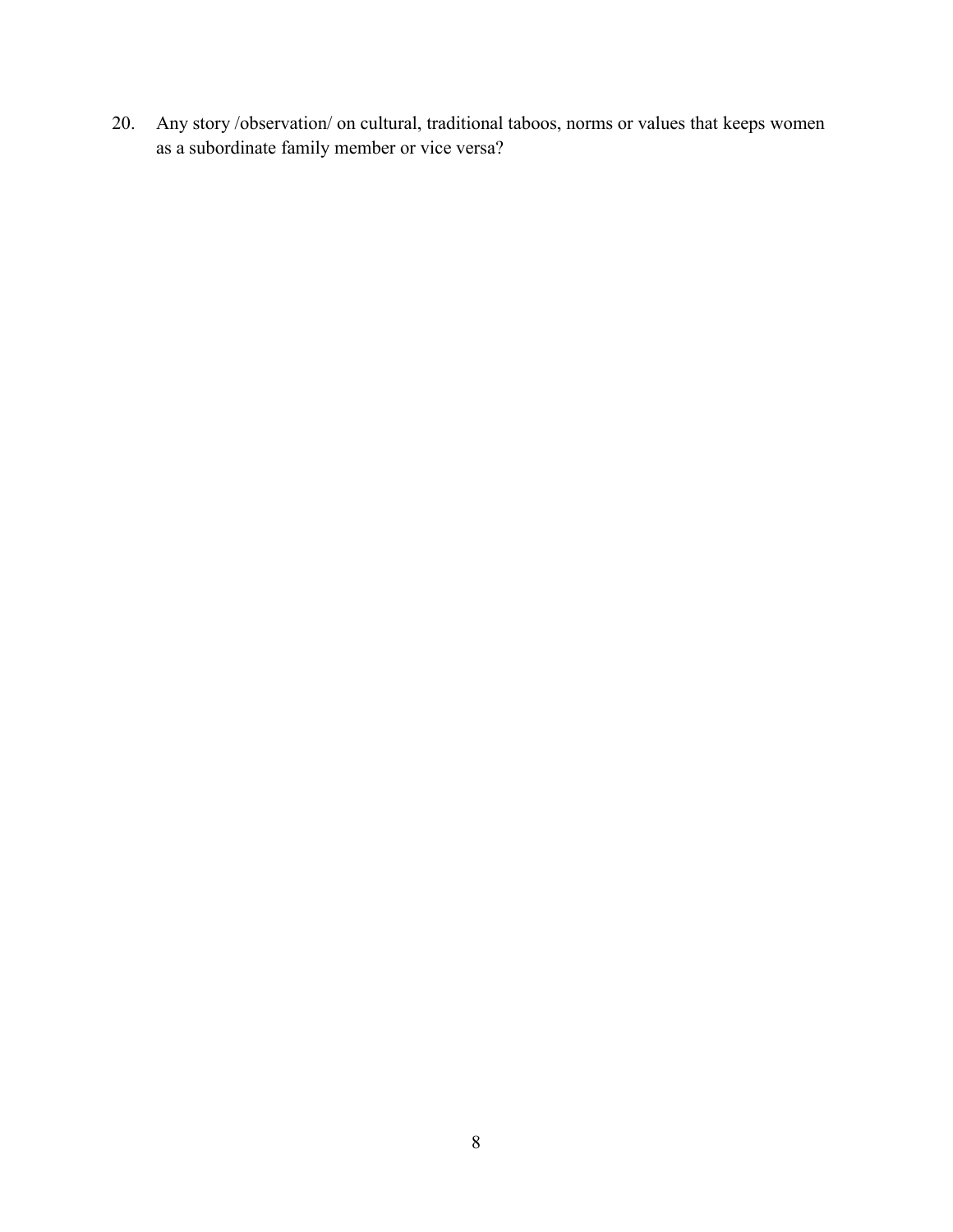#### **21. Sorghum and other three major cereals Production Calendar**

| N <sub>0</sub> | Crop<br>type | <b>January</b> | <b>February March</b> | April | <b>May</b> | June | July | August |    | Septemb   October Novemb Decemb |    |    |
|----------------|--------------|----------------|-----------------------|-------|------------|------|------|--------|----|---------------------------------|----|----|
|                |              |                |                       |       |            |      |      |        | er |                                 | er | er |
|                | Sorghu       |                |                       |       |            |      |      |        |    |                                 |    |    |
|                |              |                |                       |       |            |      |      |        |    |                                 |    |    |
|                | m            |                |                       |       |            |      |      |        |    |                                 |    |    |
|                |              |                |                       |       |            |      |      |        |    |                                 |    |    |
|                |              |                |                       |       |            |      |      |        |    |                                 |    |    |
| 3              |              |                |                       |       |            |      |      |        |    |                                 |    |    |

1. Land clearing<br>2.  $1<sup>st</sup>$  Cultivation

2.  $1<sup>st</sup>$  Cultivation<br>3.  $2<sup>nd</sup>$  Cultivation

- 3.  $2<sup>nd</sup>$  Cultivation<br>4.  $3<sup>rd</sup>$  Cultivation
- 4.  $3<sup>rd</sup>$  Cultivation<br>5. Planting
- Planting
- 6.  $1<sup>st</sup> Weeding$
- 7.  $2<sup>nd</sup> Weeding$
- 8. 3<sup>rd</sup> Weeding
- 9. Harvesting
- 10. Threshing
- 11. Winnowing/Sorting or Inspecting<br>12. Marketing:
- Marketing: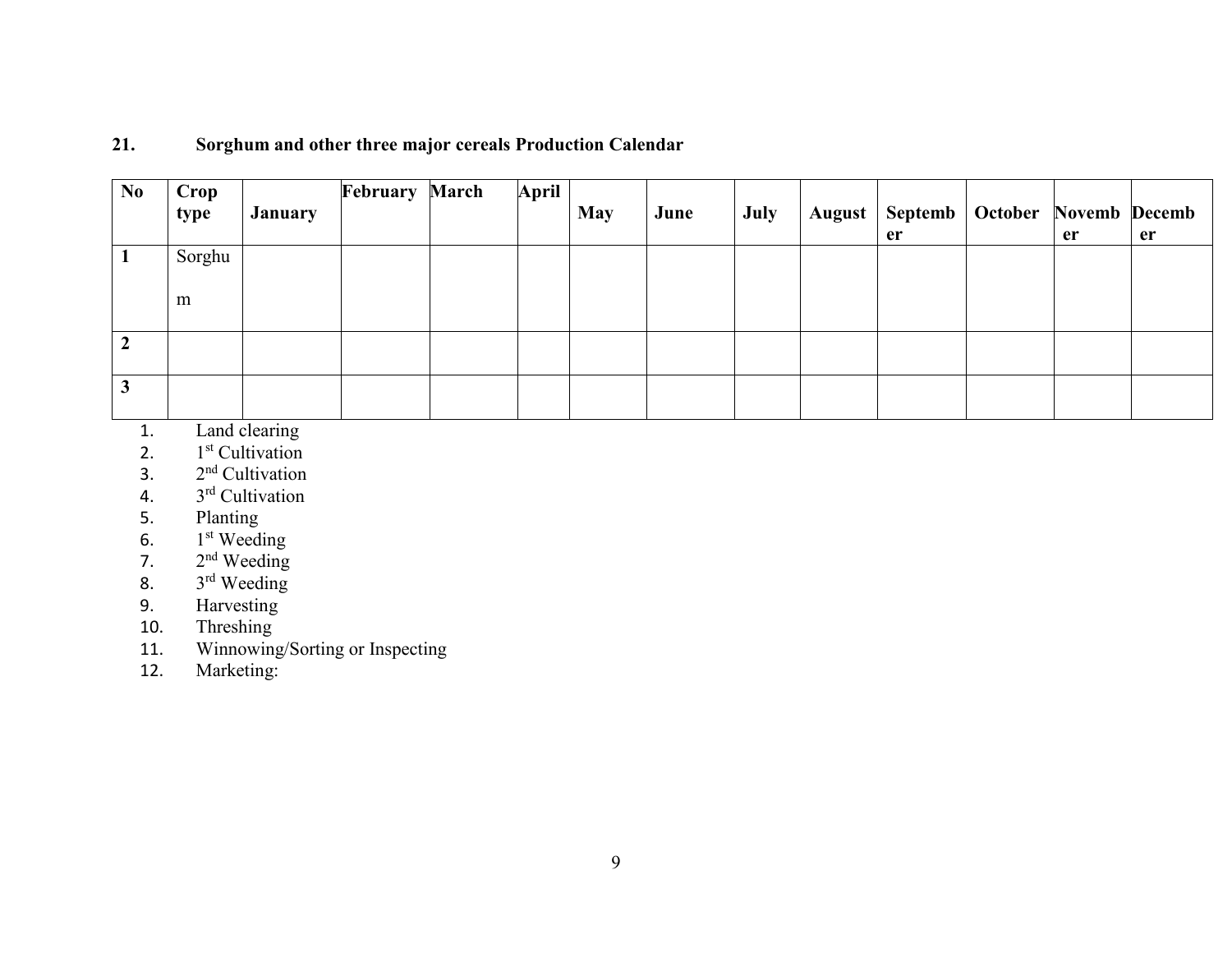## **1.1.2. Checklist for Key Informant Interviews**

#### **Key Informant interview (Ministry of Agriculture, women and children's affairs office, community leaders, etc…..)**

- 1. Profile of the study site Location
	- Date 29/06/2017
	- Name researcher / research team:
	- Region \_\_\_\_\_\_\_\_\_\_
	- $\blacksquare$  Zone  $\blacksquare$
	- Woreda \_\_\_\_\_\_\_\_\_
	- Name of the location /Kebele/village:
	- Key informant:
- 2. Total population and proportion of women, men and youth

| Location | Women | Men | Total | Women  | Men    | Total |
|----------|-------|-----|-------|--------|--------|-------|
|          |       |     |       | headed | headed |       |
|          |       |     |       |        |        |       |
|          |       |     |       |        |        |       |
|          |       |     |       |        |        |       |
|          |       |     |       |        |        |       |
| Total    |       |     |       |        |        |       |

1. Population of women men and children in the area

2. Population of women and men settlers and dwellers

| T <sub>Y</sub> pes | Women | Men | <b>MHHs</b> | FHHs |
|--------------------|-------|-----|-------------|------|
|                    |       |     |             |      |
|                    |       |     |             |      |
| Total              |       |     |             |      |

- 3. Ethnic and religious composition of the location
- 4. Proportion of food crops produced and used for various purposes last year (Proportional pilling)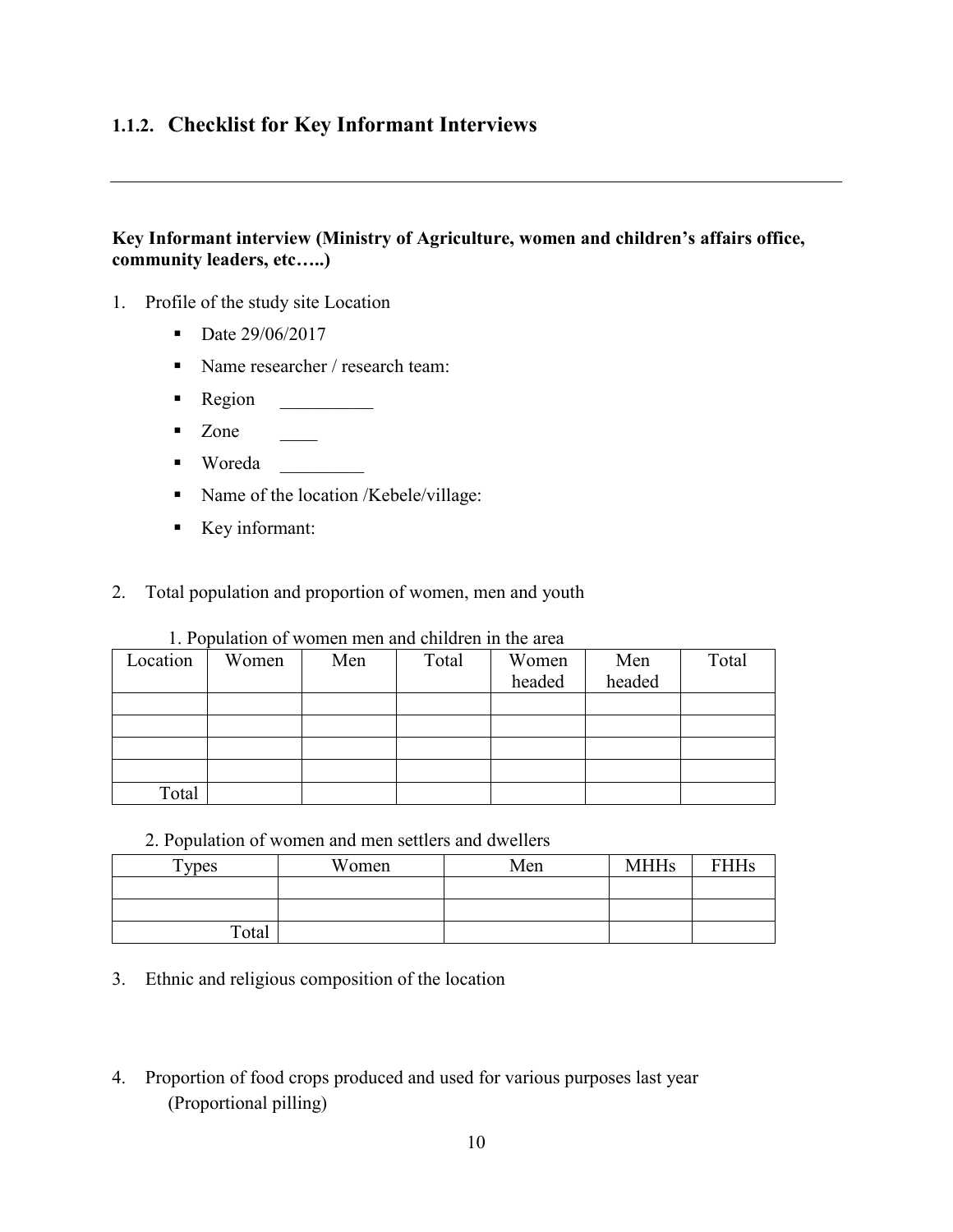| Major cereal | Total area<br>covered | Proportion<br>Consumed (%) | Proportion<br>sold | Proportion<br>stored |
|--------------|-----------------------|----------------------------|--------------------|----------------------|
|              |                       |                            |                    |                      |
|              |                       |                            |                    |                      |
|              |                       |                            |                    |                      |
|              |                       |                            |                    |                      |

#### 5. Types of sorghum varieties commonly produced in the area

| Name of sorghum variety   Proportion   Major use |  |
|--------------------------------------------------|--|
|                                                  |  |
|                                                  |  |
|                                                  |  |
|                                                  |  |

- 6. Any specific preferences for different sorghum varieties by the different community groups
- 8. Do women usually participate in agricultural extension activities such as field days… meetings and discussions?
- 9. What are the major obstacles to women's participation in agricultural services such as field days, extension education?
- 10. What do you suggest to overcome these obstacles?
- 11. Is there any newly introduced technology for sorghum food preparation (recipe, value addition.) if yes by who and its wider use in the area
- 12. Are there women who are more vocal, seem more confident, or who are influential in agriculture sector?
- 13. How many women model farmers are there in the area?
- 14. What type of women/men are actual target groups for agricultural extension
- 15. Norms, beliefs, cultural taboos and traditional practices that affect participation of women in different extension activities?